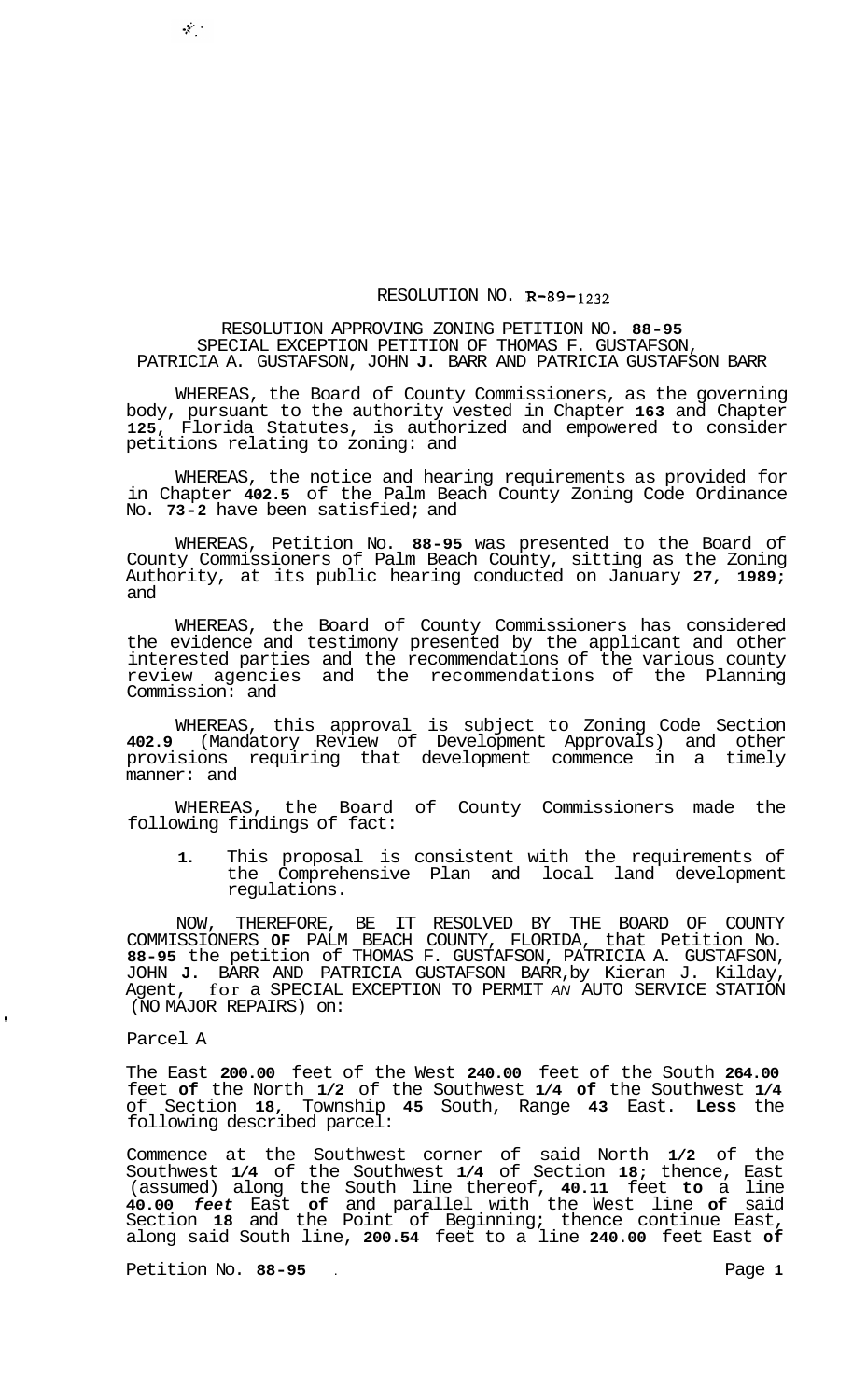and parallel with the said West line of Section **18;** thence, North **04** degrees **13' 17"** East, along said parallel line, **70.19** feet to a line *70.00* feet North of and parallel with the said South line of the North **1/2** of the Southwest **1/4** of the Southwest **1/4 of**  section **18;** thence, West along said parallel line, **173.63** feet: thence, North **42** degrees **53' 22"** West, **36.63** feet to the said line **40.00** feet East of and parallel with the West line of Section **18;** thence, South **04** degrees **13 17"** West, along said parallel line, **97.10** feet to the said Point **of** Beginning.

## Parcel **B**

.. .

The East **26.00** feet of the West **266.00** feet of the North **194.00**  feet *of* the South **264.00** feet of the North **1/2** of the Southwest **1/4 of** the Southwest **1/4** of Section **18,** Township **45** South, Range **43** East, being located on the northeast corner **of** the intersection **of** Lawrence Road and Terrywood Drive, in a **CN-**Neighborhood Commercial Zoning District, was approved as advertised, subject to the following conditions:

- **1.**  Prior to certification, the site plan shall be amended to indicate the following:
	- a. Required perimeter landscape strips along 'the north property line:
	- **b.** Required landscape strips which shall include one **(1)** tree for each thirty **(30)** lineal feet of abutting right-of-way:
	- **c.** Graphic depiction of the transfer of all interior landscape square footage to the perimeter: and
	- **d.** Required **100** foot stacking distance for each pump island.
- **2.**  Use of the site shall be limited to gasoline sales (maximum of **2** pump islands) with an associated convenience store, with a maximum **of 2,400** square feet. **No** other uses, buildings and/or structures, shall **be**  permitted.
- **3.**  There shall be no outdoor storage of vehicles or disassembled vehicle parts on-site.
- **4.**  Vehicle parking shall be limited to the parking spaces designated **on** the approved site plan. **No** parking **of**  vehicles is permitted in landscape areas, rights-of- way, or interior drives.
- *5.*  Outdoor lighting, including security lighting, used to illuminate fhe premises shall be low intensity and shielded away from adjacent properties and streets, shining only on the subject site.
- *6.*  Off-premise signs shall not be permitted on-site.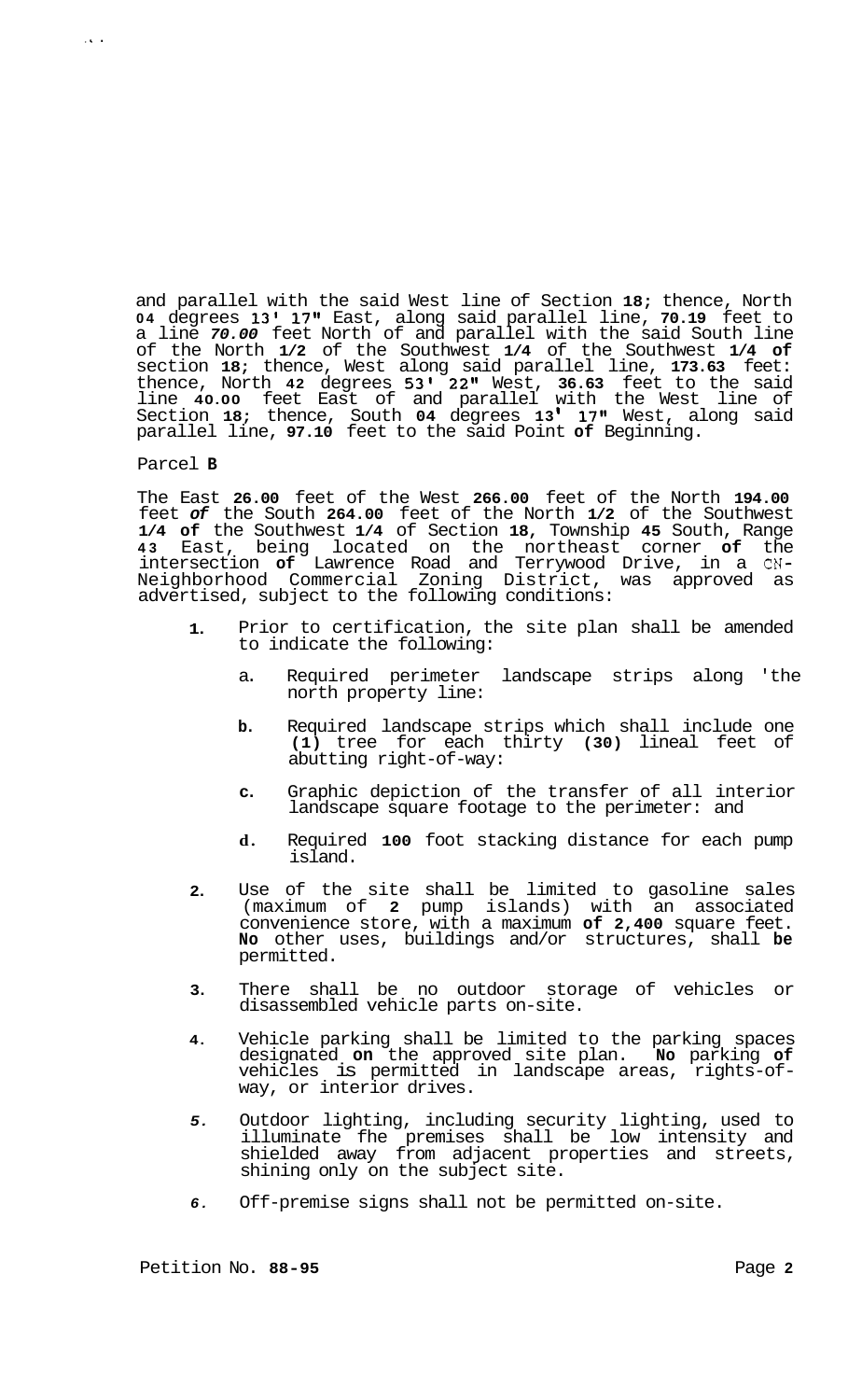- *7.*  Operating hours for the convenience store and gasoline sales including deliveries, loading, trash pick up or any other service required or provided shall be from *6:OO* a.m. to **11:OO** p.m.
- *8.*  Lighting to illuminate the premises and advertising shall be extinguished no later than **11:OO** p.m.
- **9.**  If the six *(6)* foot high masonry wall located on the residential property to the east is removed, the owner of this CN-Neighborhood Commercial zoned parcel shall construct, within ninety **(90)** days, the required six **(6)** foot solid masonry wall on the subject property.
- **10.**  Generation and disposal of hazardous effluents into sanitary sewerage system shall be prohibited unless adequate pretreatment facilities approved by the Florida Department of Environmental Regulation (FDER) and Agency responsible for sewage works are constructed and used by project tenants or owners generating such effluents.
- **11.**  Sewer service is available to the property. Therefore, no septic tank shall be permitted on the site.
- **12.**  Water service is available to the property. Therefore, no well shall be permitted on the site to provide potable water.
- **13.**  The developer shall provide discharge control and treatment for the stormwater runoff in accordance with all applicable agency requirements in effect at the time of the permit application. However, at a minimum, this development shall retain onsite the stormwater runoff generated by a three **(3)** year-one **(1)** hour storm with a total rainfall of **3** inches as required by the Permit Section, Land Development Division. In the event that the subject site abuts a Department of Transportation maintained roadway, concurrent approval from the Florida Department of Transportation will also be required. The drainage system shall be maintained in an acceptable condition as approved by the County Engineer. In the event that the drainage system is not adequately maintained as determined by the County Engineer, this matter will be referred to the Code Enforcement Board for enforcement.
- **14.**  The developer shall design the drainage system such that storm water runoff from the parking areas and paved surfaced area shall be separate from those areas which may contain hazardous or undesirable waste from the proposed site.
- **15.**  The property owner shall extend the proposed left turn lane on Lawrence Road at Terrywood Drive a minimum of **100** feet north of the project's entrance road **on**  Lawrence Road concurrent with onsite paving and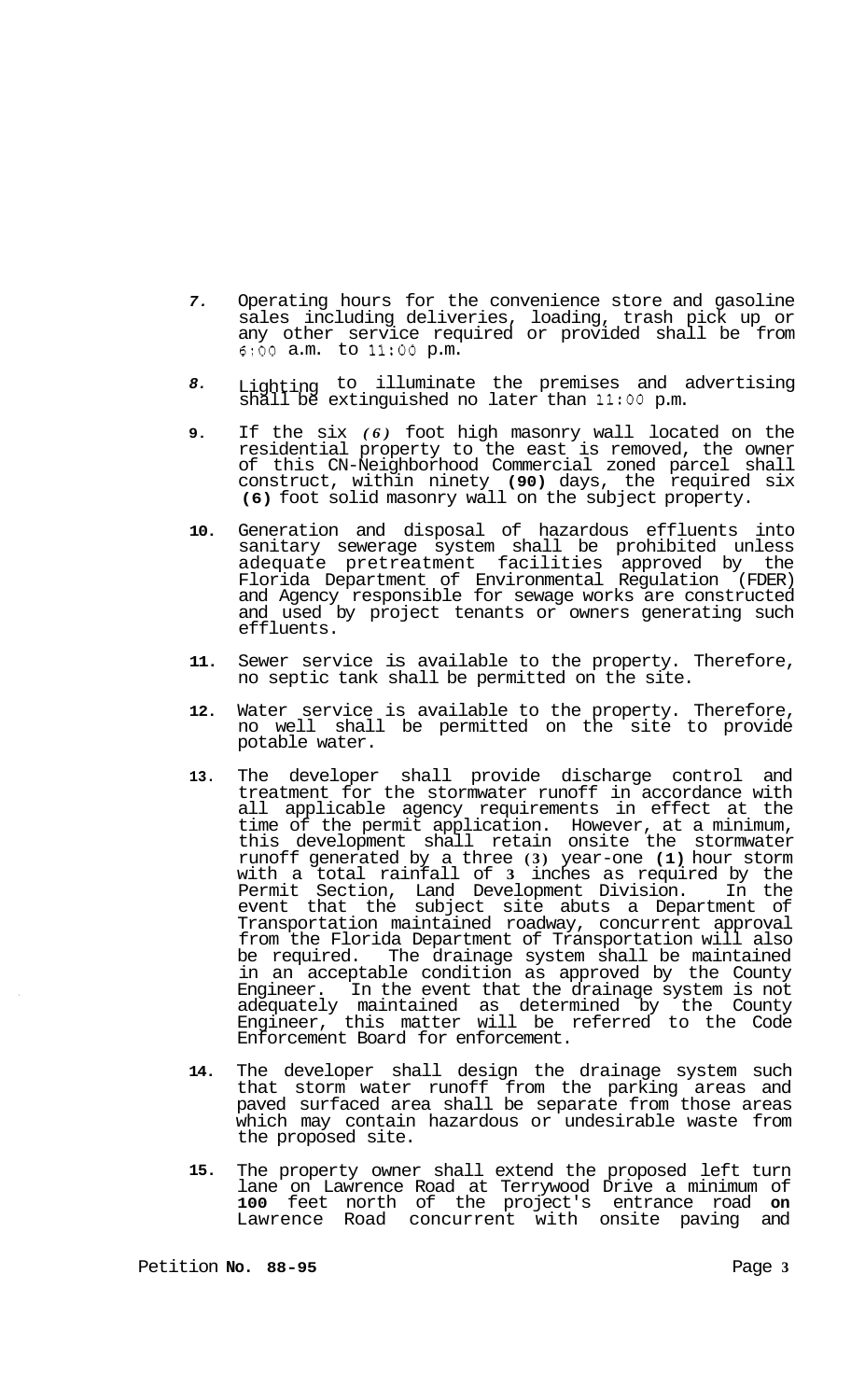drainage improvements. Construction shall be completed prior to the issuance of a Certificate **of** Occupancy.

- **16.** The property owner shall pay a Fair Share Fee in the amount and manner required by the "Fair Share Contribution for Road Improvements Ordinance" as it presently exists or as it may from time to time be amended. The Fair Share Fee for this project, based upon the number of approved trips, is **\$67,055 (2,503**  trips **X \$26.79** per trip).
- **17.** Prior to site plan certification the petitioner shall submit a copy of the executed unity of title that binds the subject site to the western **26** feet of the parcel which is zoned RM-Residential Multifamily. The **26** feet shall be kept in perpetuity as a landscape buffer satisfying the requirement **of** section **500.35** (landscape code), perimeter landscape buffer alternative number one.
- **18.** Affidavit of Notification of Wellfield Protection Ordinance Restrictions **shall** be executed prior to approval. An analysis of development plans shall also be conducted by the petitioner indicating:
	- a. Locations and types of businesses proposed.
	- b. Wellfield Zones.
	- c. Measures to be utilized to comply with Wellfield Protection Ordinance.
- **19.** There is the potential for restricted materials to be stored on site including petroleum products and solvents. An affidavit of notification should be executed and the petitioner should perform all necessary preventative measures to reduce the chances of contamination of the wellfield. It is recommended that double walled tanks and piping be included as part of those measures.
- **20.** Failure to comply with any conditions of approval may result in the denial or revocation of a building permit; the issuance of a stop work order; the denial of a Certificate of Occupancy on any building or structure; **or** the denial or revocation **of** any permit or approval for any developer-owner, commercial-owner, lessee, or **user** of the subject property. Appeals from such action may be taken to the Palm Beach County Board of Adjustment or as otherwise provided in the Palm Beach County Zoning Code. Violations **of** the conditions herein shall constitute violations of the Palm Beach County Zoning Code.
- **21.** Advertising on site shall not include animal figurines.
- **22.** Signage located on site, exclusive **of** wall mounted